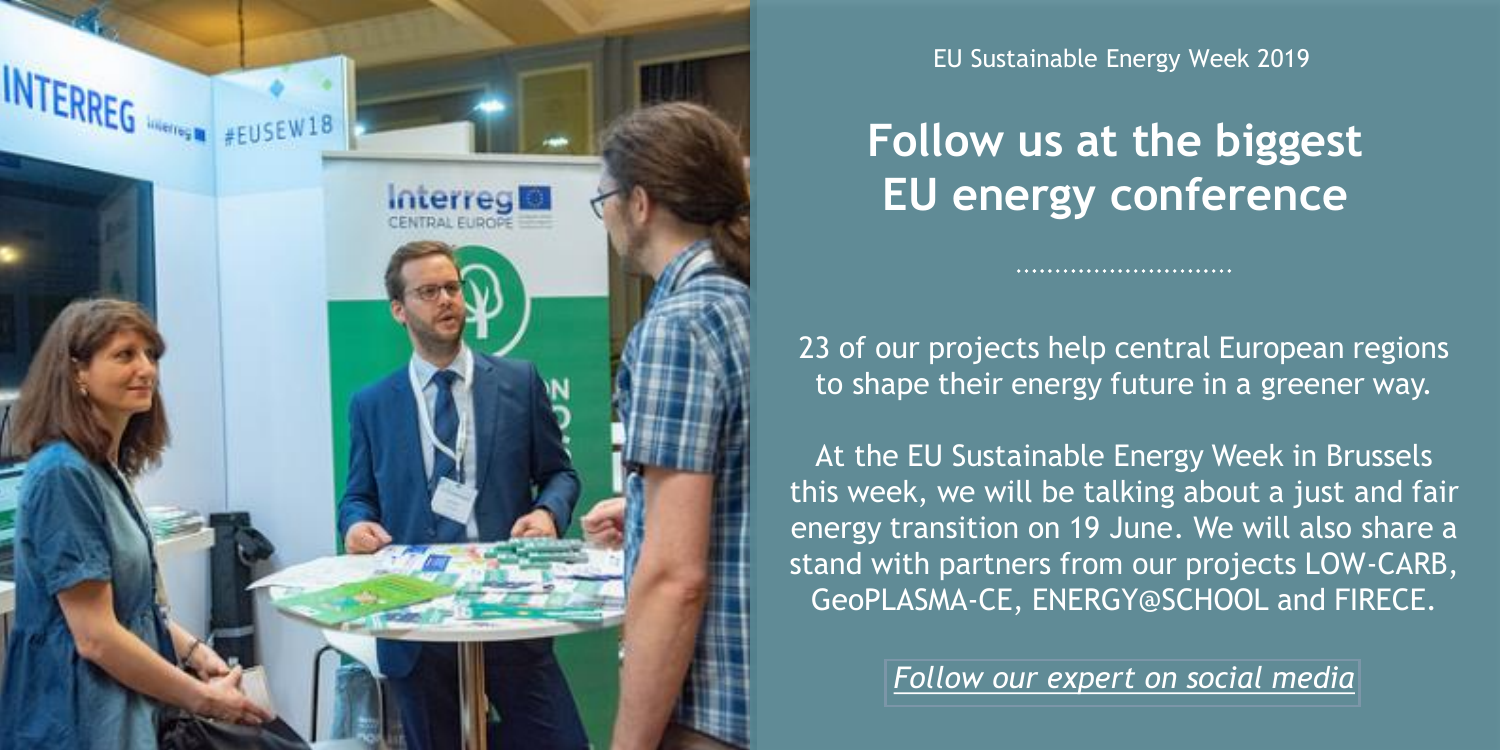Cooperation connects

# **Creating a strong network for a greener central Europe**

Our 23 low carbon projects are establishing sustainable cooperation linkages from east to west and north to south across central Europe.

The map on the right visualises these linkages created by our projects. The bigger a dot, the more often a region is involved in our projects.

*[More information](https://www.interreg-central.eu/Content.Node/Low-Carbon.html#Results)*

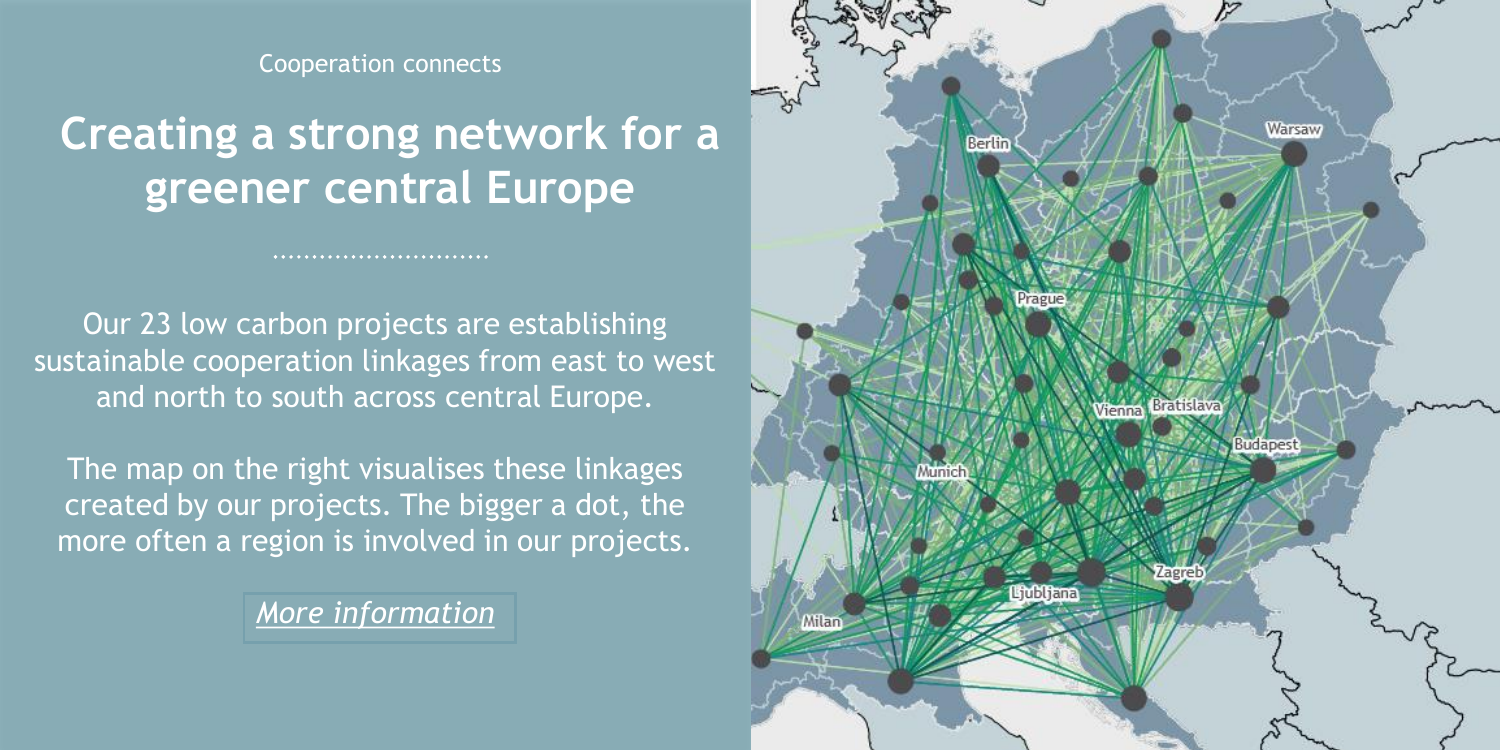

Taking cooperation forward

**Get to know our new energy projects**

At the beginning of the year we have selected five new low carbon projects for funding.

In the coming years you will hear regularly about the activities of Store4HUC, ENTRAIN, Efficien-CE, PROSPECT2030 and ENES-CE. They recently kicked off and started working. Expect nothing less than new ideas for reducing the carbon footprint in our central European regions.

*[Find out what our projects do](https://www.interreg-central.eu/Content.Node/Low-Carbon.html#Projects)*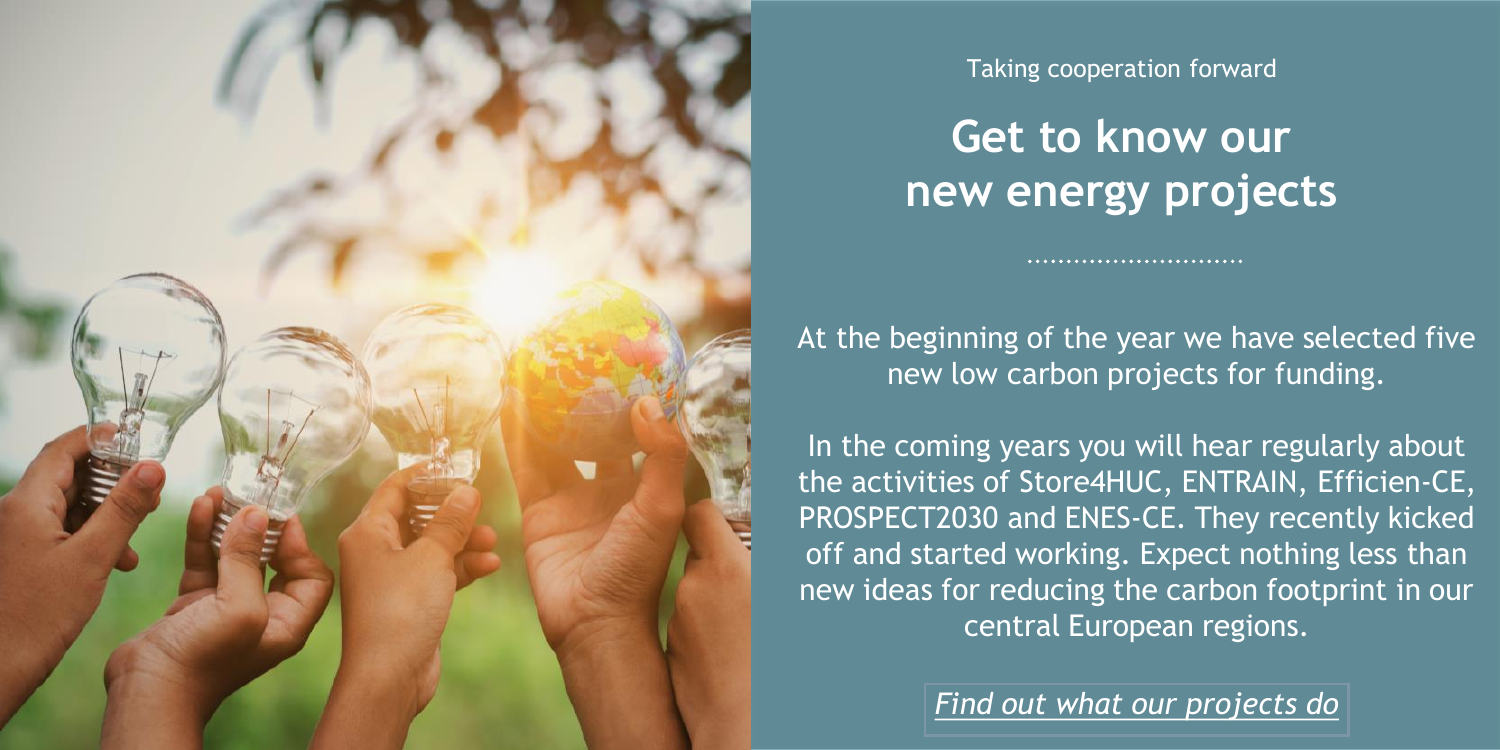Cooperation results

# **Find out what our projects have achieved**

...........................

Cooperation is not a goal in itself. In their partnerships our projects create tangible outputs that can be further used by policy makers and practitioners for real impact in their regions.

Our output library is a free-of-charge online repository where you can find all the knowledge and tools developed by our projects so far.

*[Browse our library here](https://www.interreg-central.eu/Content.Node/discover/Output-Library.html)*

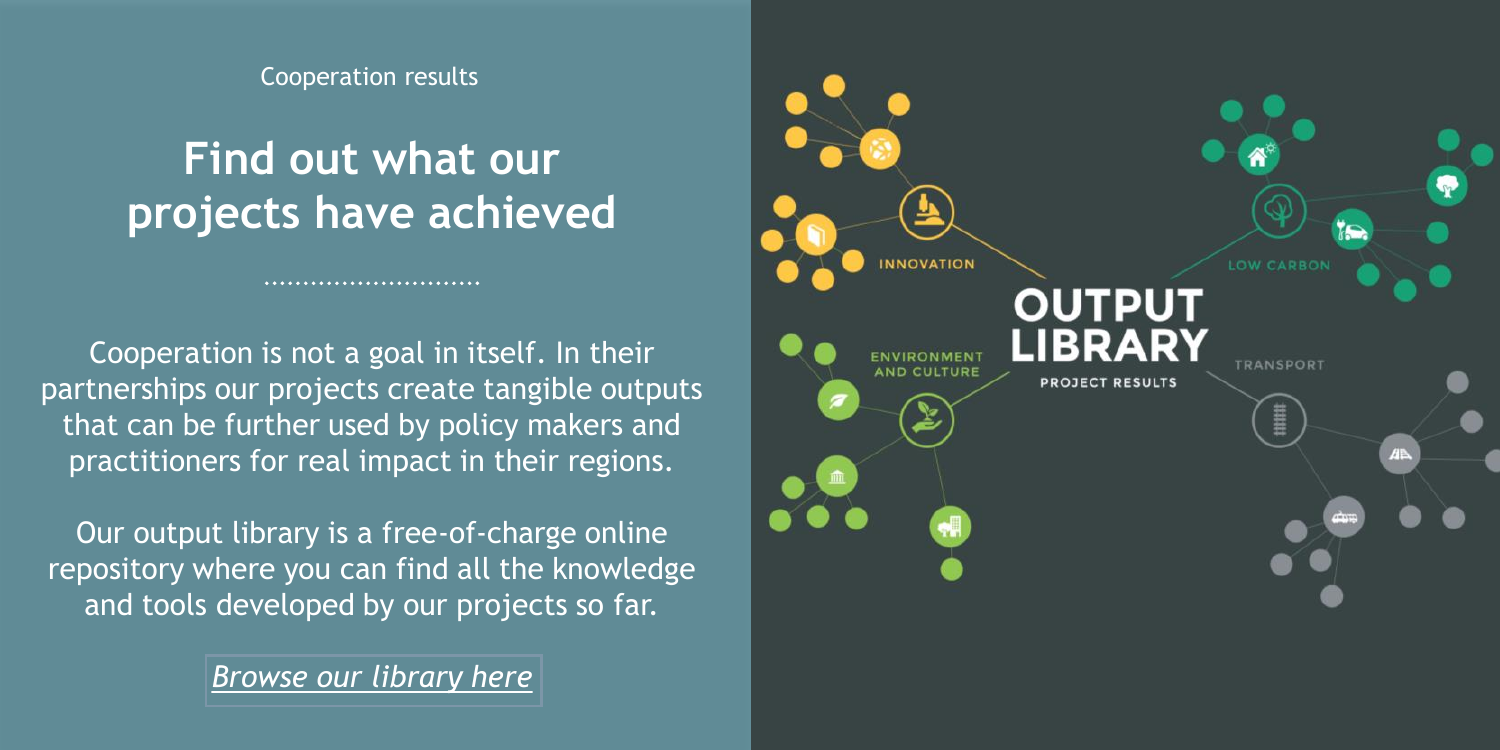EU Regions Week 2019

# **Save the date and contribute to the future of cooperation**

You cannot make it to EU Sustainable Energy Week? How about discussing with us cooperation for a low carbon future at EU Regions Week then?

This key event for regional policy will take place in Brussels on 7-10 October. Contribute to a joint Interreg session with a special focus on energy efficiency. Or help us shape the next Interreg CENTRAL EUROPE Programme 2021-27 in our dedicated programme session.



*[Stay tuned](https://www.interreg-central.eu/Content.Node/events/EURegionsWeek2019.html)*